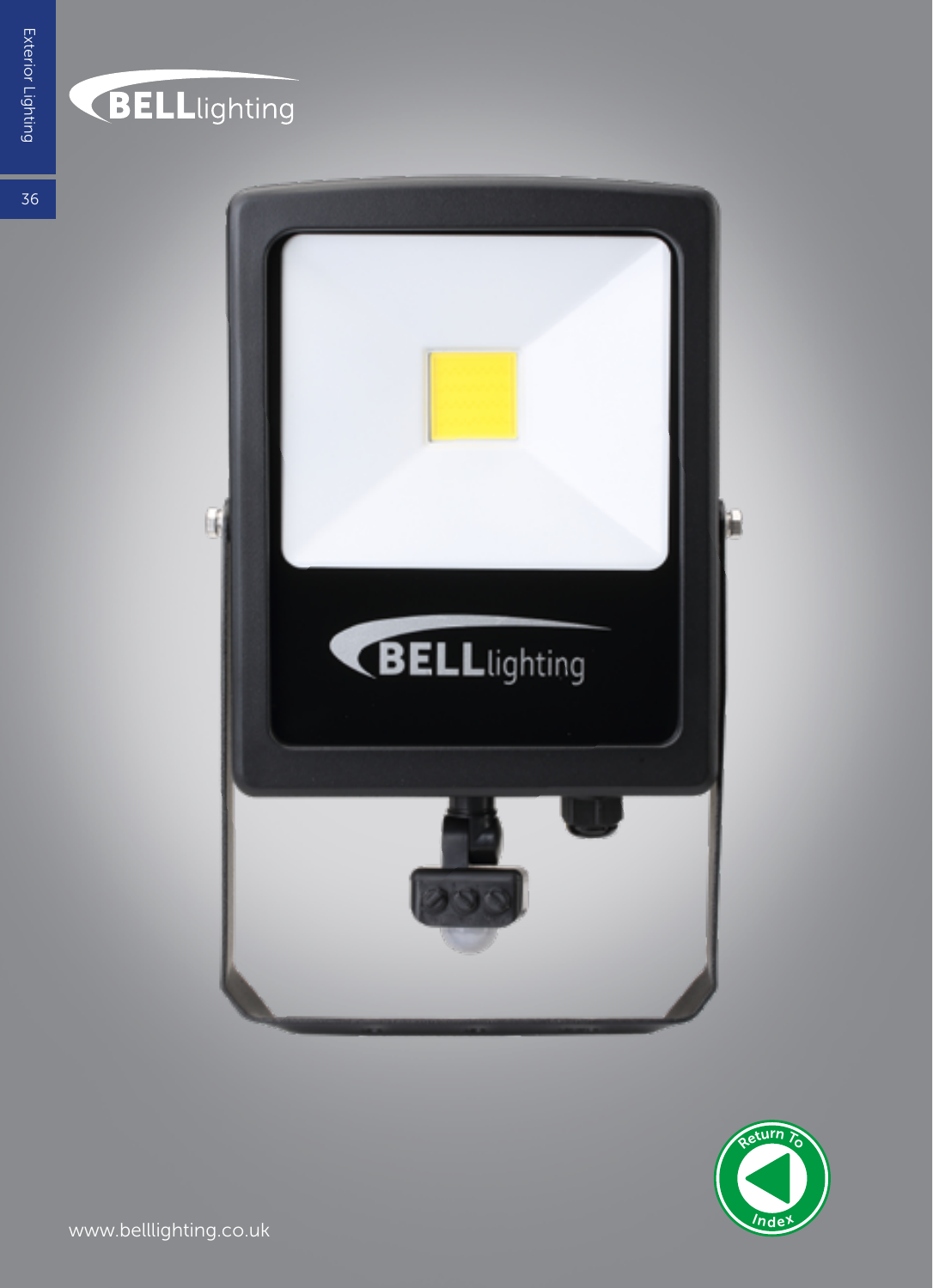## **SkylineSlim**

#### LED Floodlight

The Skyline Slim LED Floodlight is suitable for a wide range of applications. Available in a vast range of wattages, this low energy floodlight is ideal for any lighting project, big or small.

- 10/20/30/50W Genuine replacement for Halogen Floodlights
- 70/100/150/200W Genuine replacement for Metal Halide Floodlights
- Marine Grade Aluminium body
- Fully encapsulated IP65 TUV certified driver
- PIR Over-ride function
- Average 8M detection range for PIR Floods
- Separately tested IP65 PIR







|   | 10W   | 20 <sub>W</sub> | 30W   | 50W              | 70W                           | 100W             | 150W  | 200W  |
|---|-------|-----------------|-------|------------------|-------------------------------|------------------|-------|-------|
| A | 140mm | 162mm           |       |                  | 183mm   236mm   320mm   320mm |                  | 380mm | 380mm |
| B | 116mm | 142mm           | 160mm |                  | 186mm   245mm   245mm         |                  | 336mm | 336mm |
|   | 39mm  | 42mm            | 42mm  | 57 <sub>mm</sub> | 64 <sub>mm</sub>              | 64 <sub>mm</sub> | 72mm  | 72mm  |

Without PIR

|   | With PIR |            |       |       |       |  |  |
|---|----------|------------|-------|-------|-------|--|--|
|   | 10W      | <b>20W</b> | 30W   | 50W   | 70W   |  |  |
| A | 230mm    | 250mm      | 270mm | 330mm | 400mm |  |  |
| B | 116mm    | 142mm      | 160mm | 186mm | 245mm |  |  |
|   | 39mm     | 42mm       | 42mm  | 57mm  | 64mm  |  |  |